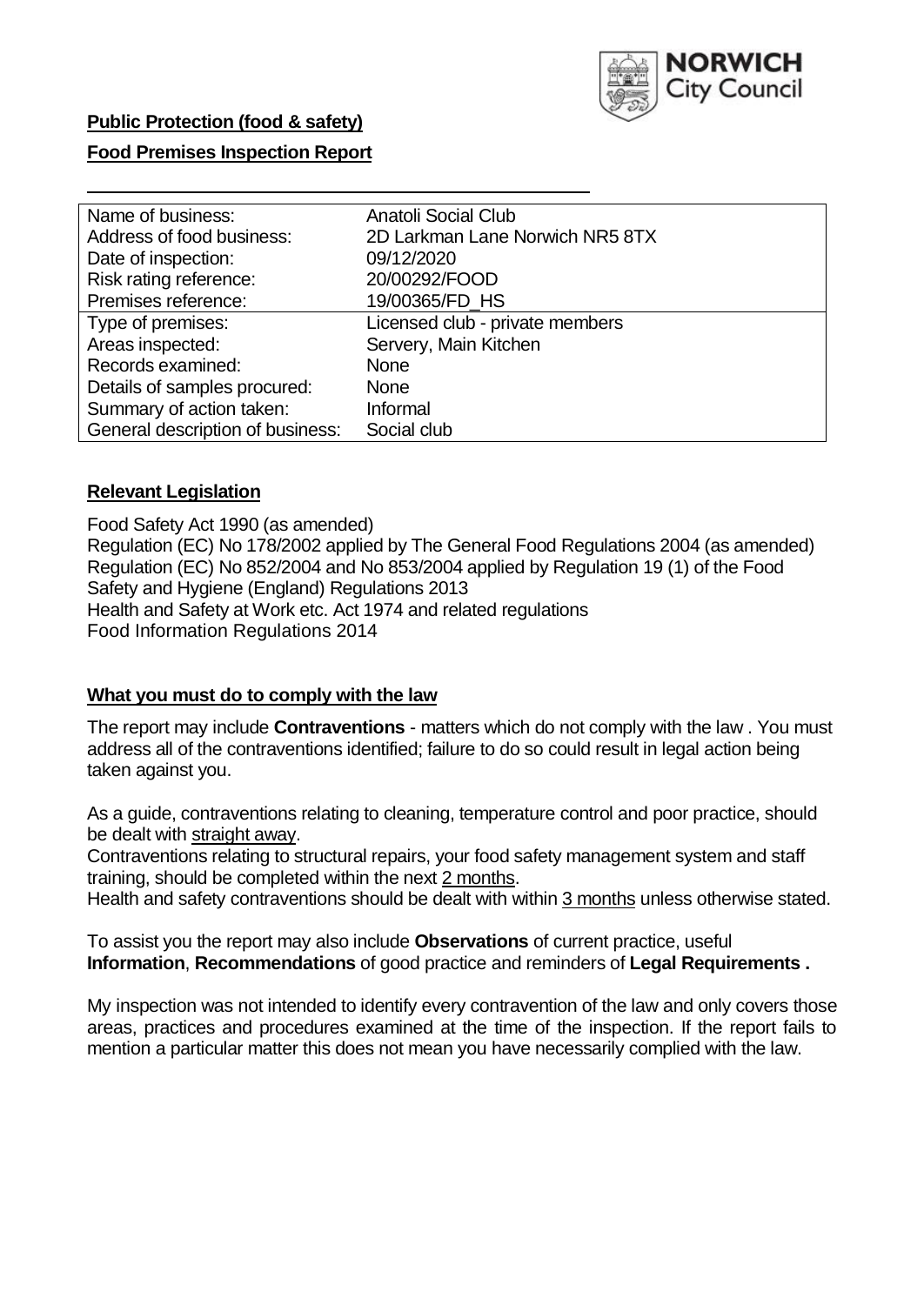# **FOOD SAFETY**

# **How we calculate your Food Hygiene Rating:**

 The food safety section has been divided into the three areas which you are scored against for the hygiene rating: 1. food hygiene and safety procedures, 2. structural requirements and 3. confidence in management/control procedures. Each section begins with a summary of what was observed and the score you have been given. Details of how these scores combine to produce your overall food hygiene rating are shown in the table.

| <b>Compliance Area</b>                     |          |    |           | <b>You Score</b> |                |    |           |    |          |  |  |
|--------------------------------------------|----------|----|-----------|------------------|----------------|----|-----------|----|----------|--|--|
| Food Hygiene and Safety                    |          |    |           | $\Omega$         | 5              | 10 | 15        | 20 | 25       |  |  |
| <b>Structure and Cleaning</b>              |          |    | $\Omega$  | 5                | 10             | 15 | 20        | 25 |          |  |  |
| Confidence in management & control systems |          |    | $\Omega$  | 5                | 10             | 15 | 20        | 30 |          |  |  |
|                                            |          |    |           |                  |                |    |           |    |          |  |  |
| <b>Your Total score</b>                    | $0 - 15$ | 20 | $25 - 30$ |                  | $35 - 40$      |    | $45 - 50$ |    | > 50     |  |  |
| <b>Your Worst score</b>                    | 5        | 10 | 10        |                  | 15             |    | 20        |    |          |  |  |
|                                            |          |    |           |                  |                |    |           |    |          |  |  |
| <b>Your Rating is</b>                      | 5.       | 4  |           | 3                | $\overline{2}$ |    |           |    | $\Omega$ |  |  |

Your Food Hygiene Rating is 3 - a generally satisfactory standard

# **1. Food Hygiene and Safety**

 with legal requirements. You have safe food handling practices and procedures and all the necessary control measures to prevent cross-contamination are in place. Some minor Food hygiene standards are high. You demonstrated a very good standard of compliance contraventions require your attention. **(Score 5)** 

000300

# Contamination risks

 of cross-contamination with foodborne bacteria from raw meat or unwashed fruits and **Contravention** The following exposed ready-to-eat food and or its packaging to the risk vegetables:

• raw foods i.e eggs were being stored next to ready-to-eat foods i.e cheese in the double door fridge. However I was pleased to see that these were moved in my presence

 injurious to health or contaminated in such a way that it would be unreasonable to **Legal requirement** At all stages of production, processing and distribution, food must be protected from any contamination likely to render it unfit for human consumption, expect it to be consumed in that state.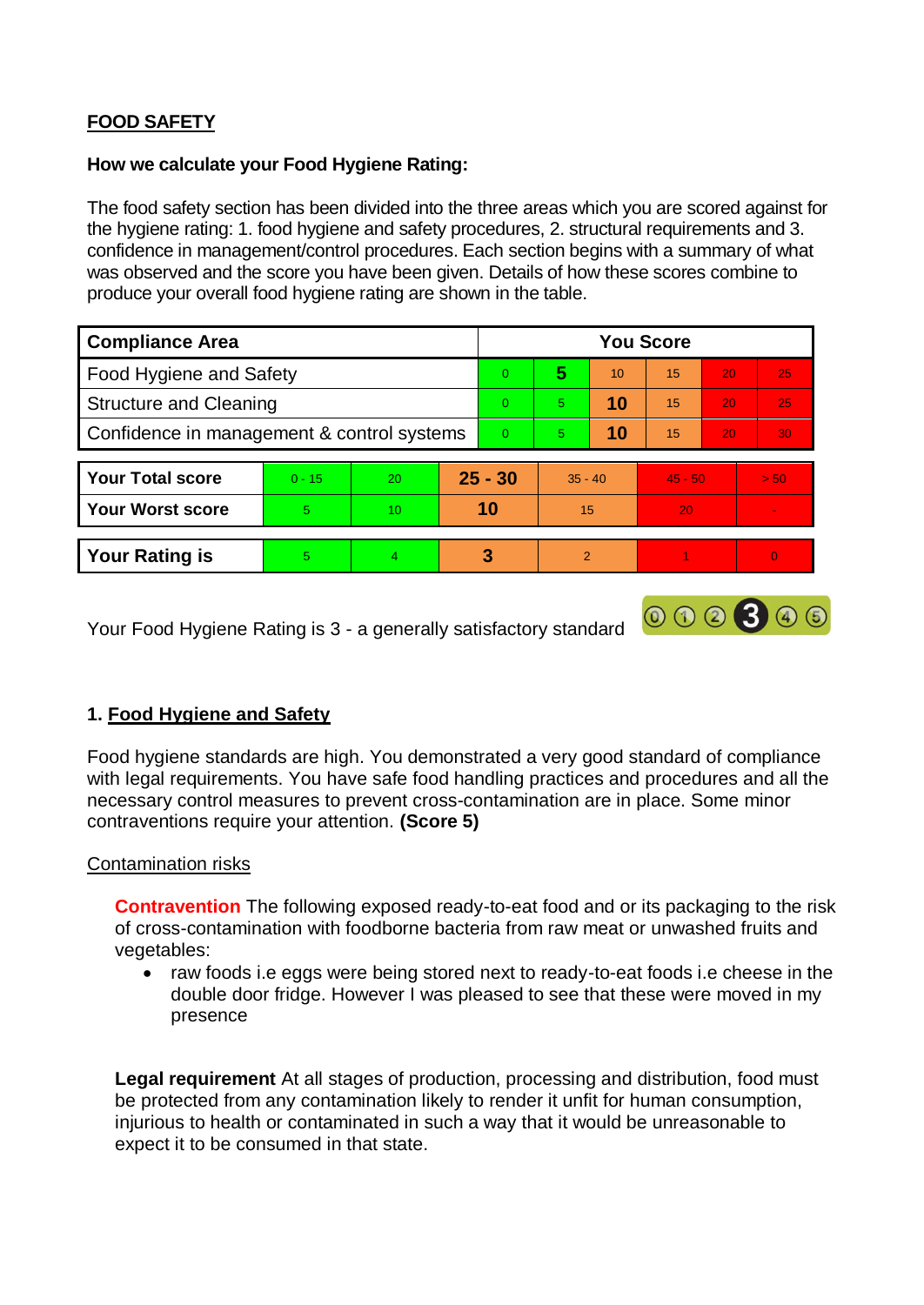### Hand-washing

**Recommendation** I recommend that you Install a wall mounted towel dispenser

### Personal Hygiene

 **Legal Requirement** All persons in food handling areas must wear suitable, clean, and where appropriate protective clothing.

### Poor Practices

 continue may cause food to become contaminated or lead to its deterioration: **Contravention** The following matters represented poor practice and if allowed to

 on open foods in the fridge. there were no dot - date stickers/labels indicating when packaging was opened

 **Recommendation** You should have a system to identify when open or prepared foods need to be used by or discarded, to ensure the food is fit for consumption. I recommend you apply labels which give a day or date that is 2 days after the day of production e.g. if food is opened on Monday it should be used by the end of Wednesday

# **2. Structure and Cleaning**

The structure facilities and standard of cleaning and maintenance are of a generally satisfactory standard but there are some repairs and/or improvements which are required in order for you to comply with the law. Pest control and waste disposal provisions are adequate. The contraventions require your attention; although not critical to food safety they may become so if not addressed. **(Score 10)** 

# Cleaning of Structure

**Contravention** The following items were dirty and require more frequent and thorough cleaning:

- high level cleaning
- walls

# Cleaning of Equipment and Food Contact Surfaces

**Contravention** The following items are dirty and must be cleaned::

- fridge and freezer seals
- interior bottom to double door fridge
- door and handle to double door fridge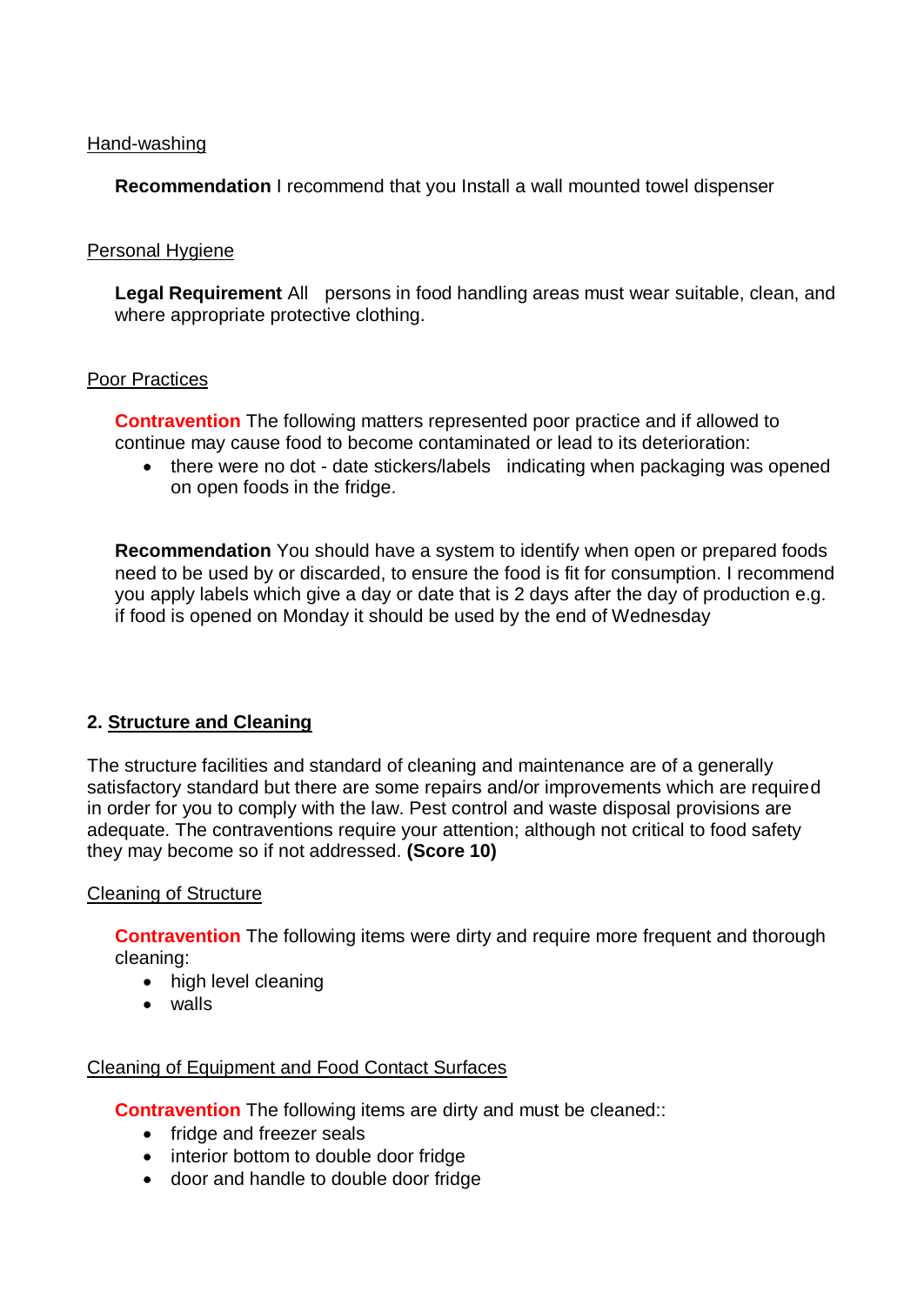# Cleaning Chemicals / Materials / Equipment and Methods

**Observation** I was pleased to see that the premises was kept clean and that your cleaning materials, methods and equipment were able to minimise the spread of harmful bacteria between surfaces.

### **Maintenance**

**Contravention** The following had not been suitably maintained and must be repaired or replaced:

- worn and/or peeling paint
- fluorescent light's
- bare wood needs to be sealed or painted to leave a smooth impervious surface that can be easily cleaned

 **Recommendation** A plastic diffuser cover is recommended on all fluorescent strip lighting. These can be removed for cleaning and will help contain glass fragments in the event of a breakage

#### Facilities and Structural provision

**Observation** I was pleased to see that adequate facilities had been provided.

# Pest Control

**Observation** I was pleased to see that the premises was proofed against the entry of pests and that pest control procedures were in place.

# **3. Confidence in Management**

 There are generally satisfactory food safety controls in place although there is evidence of some non-compliance with the law. The contraventions require your attention; although not critical to food safety they may become so if not addressed. **(Score 10)** 

#### Type of Food Safety Management System Required

**Contravention** You do not have a food safety management system. Implement Safer Food Better Business or an equivalent food safety management system.

**Information** The absence of any documentation has resulted in a poor score for confidence in management and this, in turn, has had an adverse effect on your Food Hygiene Rating.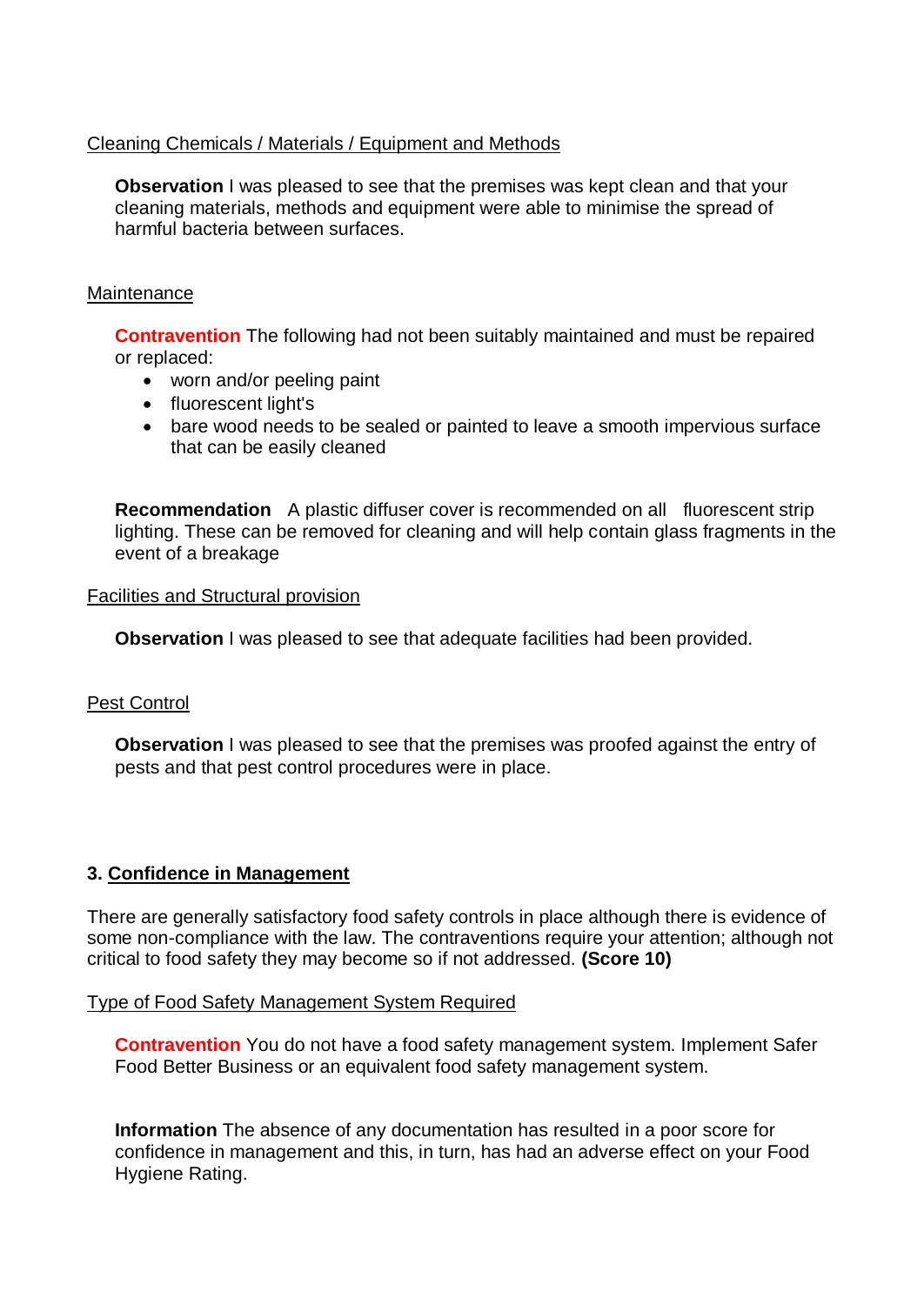**Legal requirement** Food business operators must put in place, implement and maintain a permanent procedure or procedures based on HACCP principles:

- Identify hazards to food
- Identify the critical points at which control is essential
- Establish critical limits (what is acceptable and unacceptable)
- Monitor critical control points to ensure critical limits are met
- Keep appropriate records to demonstrate control measures are effective

**Legal requirement** Your food safety management system must be available on site so that your staff can refer to procedures and record checks daily

**Information** You can download a Safer Food Better Business pack and refill diary pages from the FSA website: [www.food.gov.uk/business-industry/caterers/sfbb](http://www.food.gov.uk/business-industry/caterers/sfbb) 

diary refill pack from Coventry City Council use the link on www.norwich.gov.uk/sfbb **Recommendation** You can buy a printed copy of Safer Food Better Business or a

 **Information** As you are a new business you have been given the benefit of the doubt despite your food safety management system not fully complying with the law. You must act on this now as your hygiene rating score will be reduced to a maximum of 1 if there is a similar situational at the next visit.

# Hazard ID and control

 prerequisites must be in place. Only then will your FSM system be effective in ensuring **Information** Before implementing a food safety management (FSM) system like Safer Food Better Business etc., basic good hygiene conditions and practices called the preparation of safe food.

# **Traceability**

**Observation** Your records were such that food could easily be traced back to its supplier.

# Waste Food and other Refuse

**Observation** You had measures in place to dispose of waste food appropriately and were employing the services of an approved waste contractor.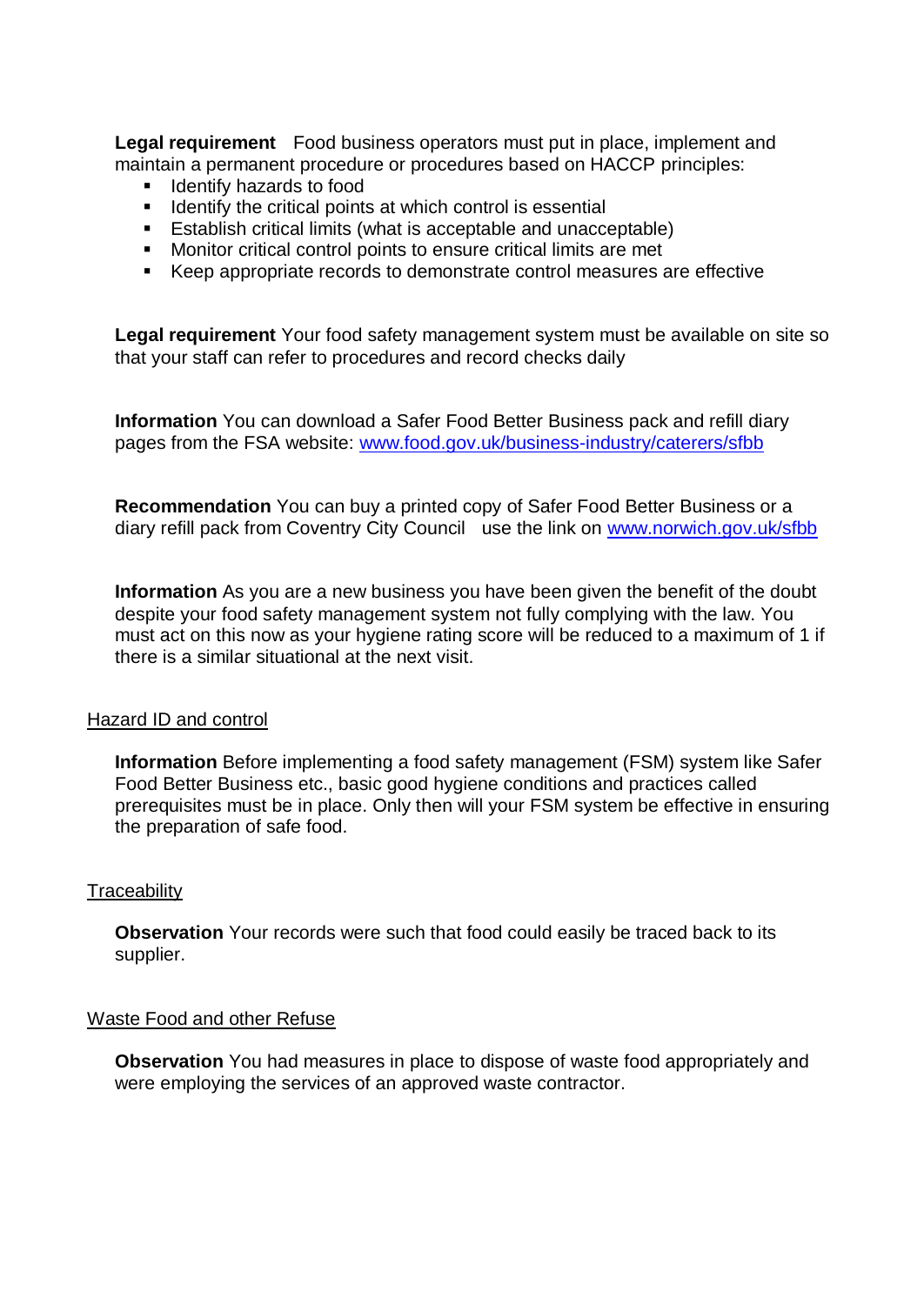# **Training**

 **Contravention** the following evidence indicates there is a staff training need for food handlers

- cross contamination/ physical or chemical contamination
- personal hygiene / handwashing

 supervised and instructed and/or trained in food hygiene matters to an appropriate level **Legal requirement** Food business operators must ensure that food handlers are for the work they do

 **Recommendation** A Level 2 Award in Food Safety in Catering or its equivalent (a be appropriate for your food handlers. Booking details for this course are on our 6-hour course leading to the award of a recognised certificate in food hygiene) would website: <www.norwich.gov.uk>

 years so that they stay up to date with current legislation and good practice. Booking **Recommendation** Catering staff should refresh their food hygiene knowledge every 3 details for this course are on our website:<www.norwich.gov.uk>

 **Recommendation** Labelling perishable food with the date it must be used or discarded will help you rotate your stock and demonstrates you have effective controls in place.

# Infection Control / Sickness / Exclusion Policy

**Observation** Policies were in place to prevent any infected food handler from contaminating food.

# Allergens in food

**Contravention** You are failing to manage the risk from allergens properly:

 You do not have a system to reliably identify allergens in the foods that you prepare

**Legal requirement** Caterers must provide allergy information on all unpackaged food they sell. Catering businesses include restaurants, takeaways, deli counters, bakeries and sandwich bars etc. The potential for cross-contamination by allergens must also be made known to consumers. You can obtain more information from the Trading Standards website: [www.norfolk.gov.uk/abc](http://www.norfolk.gov.uk/abc)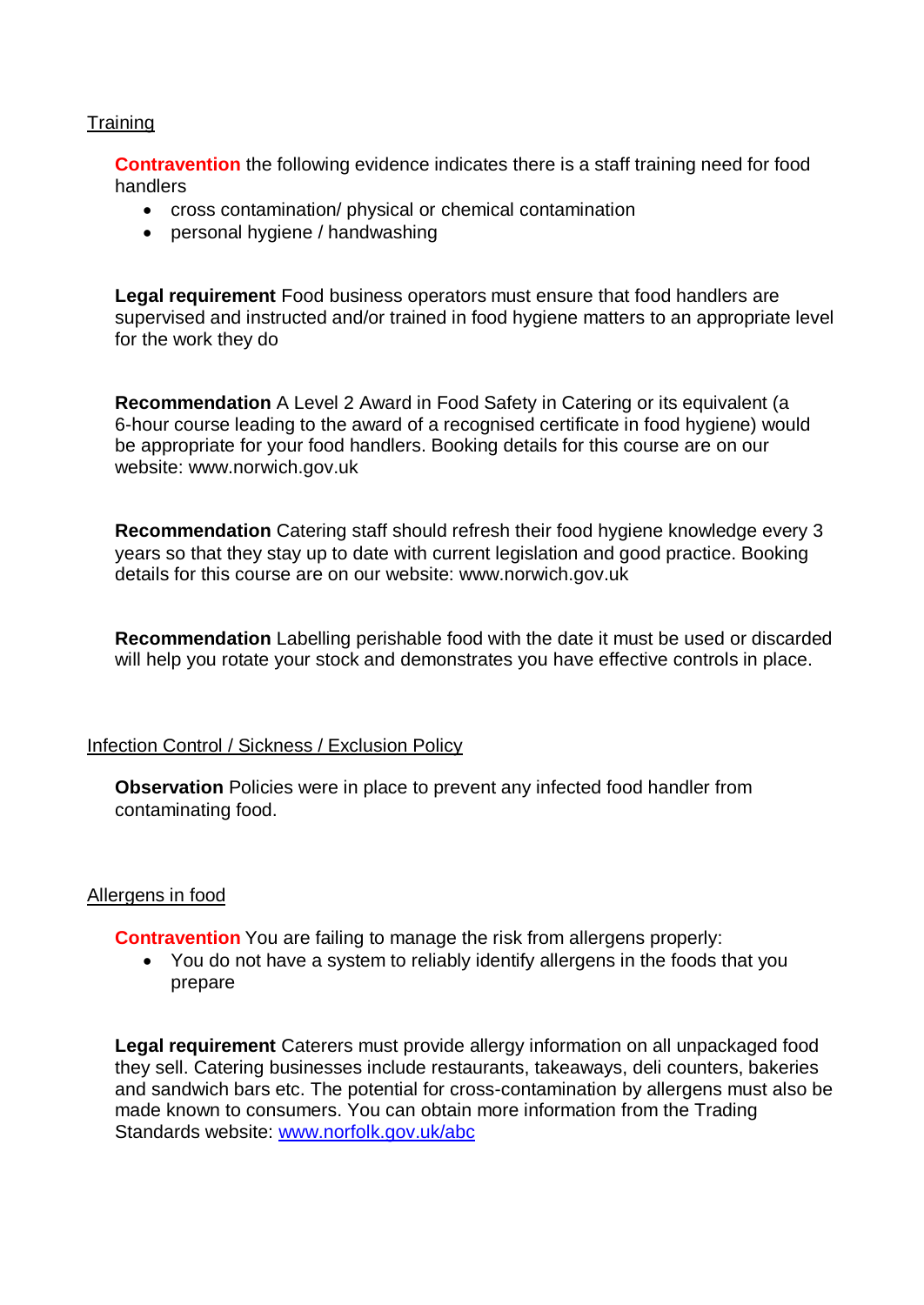**Information** Loose (also called non pre-packed) foods are:

- foods served at restaurants and canteens
- takeaway foods that are placed into containers and sold at the same premises
- any foods sold loose, e.g. meat or cheese at a deli counter, unpackaged bread or pick and mix sweets (including individually wrapped sweets)

 provided orally by a member of staff. Where the specific allergen information is not **Information** Allergen information could be written down on a chalk board or chart, or provided upfront, clear signposting to where this information could be obtained must be provided.

**Information** The 14 allergens are:

- cereals containing gluten
- crustaceans, for example prawns, crabs, lobster and crayfish
- eggs
- $\bullet$  fish
- peanuts
- soybeans
- milk
- nuts, such as almonds, hazelnuts, walnuts, pecan nuts, Brazil nuts, pistachio, cashew and macadamia (Queensland) nuts
- celery (and celeriac)
- mustard
- sesame
- sulphur dioxide, which is a preservative found in some dried fruit
- $\bullet$  lupin
- molluscs, for example clams, mussels, whelks, oysters, snails and squid

 present. Neither can you simply state that all the foods you serve might contain an **Information** The Food Information Regulations require that you know what allergens are in the food you provide. You can no longer claim you don't know what allergens are allergen.